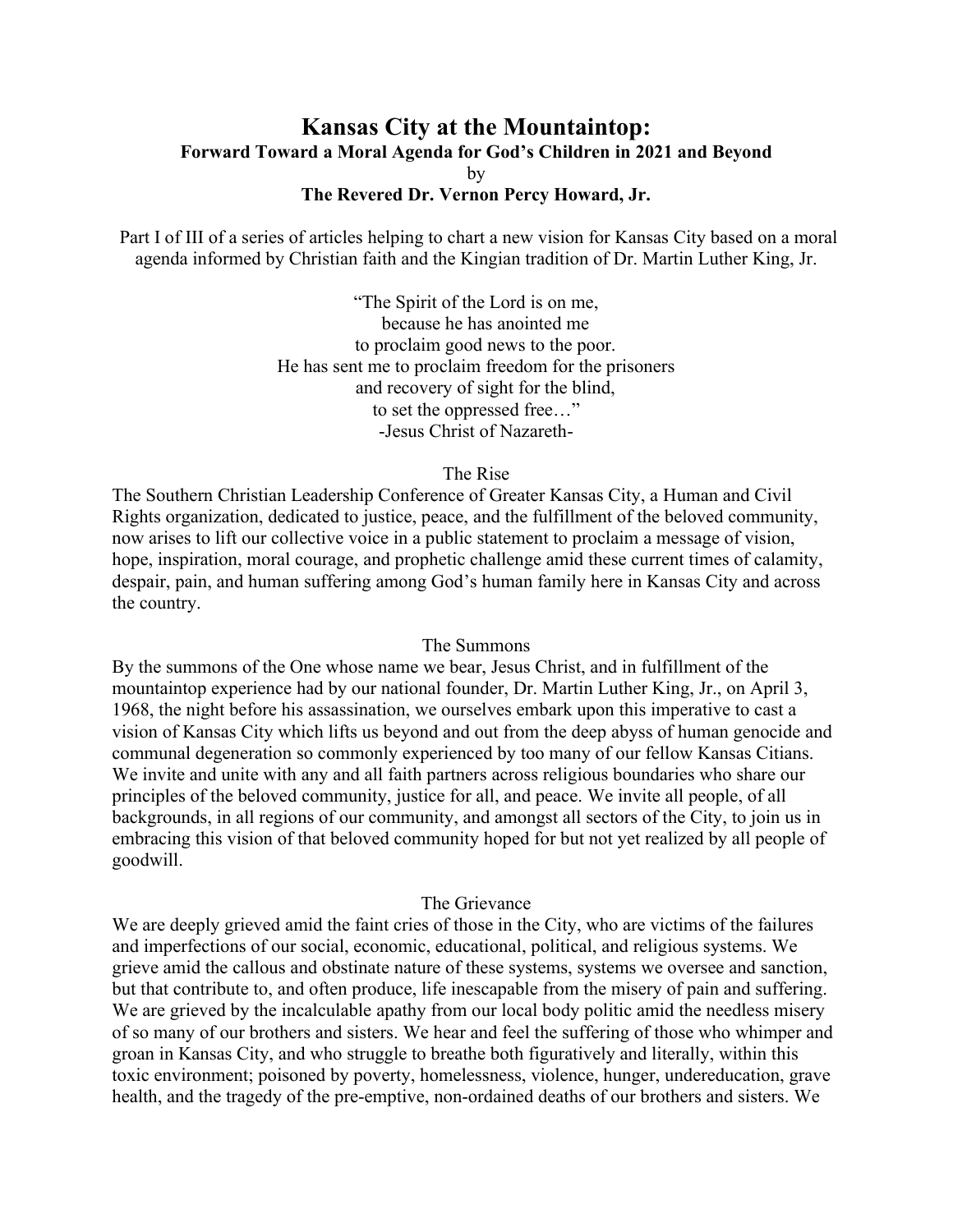hear their grievances. We feel some measure of their immeasurable grief. And we will not turn away from that grief or their legitimate grievances.

## The Turn

But WE WILL turn to that grief and those grievances, and to a new day. We are a rich, brilliant, learned, beautiful, creative community, spiritually endowed City. But we are also a community and City which must hold true to the challenge of God to fulfill the collective prime moral obligation of any community and City. What is that collective prime moral obligation? It is the obligation of the privileged and the powerful to fashion and transform public and private systems and structures to create a more just community and City so that the most vulnerable and the most afflicted are uplifted. There are thousands in Kansas City who suffer violently due to the imperfections of the systems and structures which serve the privileged and powerful so well. Our challenge and task is to begin with writing a vision – one that can be lifted and lift our aspirations – one that can be a guiding light to help us navigate beyond the inescapable guilt and libel we all share for the current state of affairs. On the occasion of the dusk of Dr. Martin Luther King, Jr.'s life, as the assassin's bullet was encroaching him, that matchless prophet, who was unequivocally the most poignant and prolific and God-used moral voice of the nation's history left a blueprint of "where we go from here." It was a visionary oracle, prophetic in character, moral in nature, grounded in policy and practice, which offers guideposts to those in this century and beyond who hope for that beloved community and know it is each of our duties to ensure it appears. We are informed here by his vision, but beyond that, by the urgency to creatively and courageously fashion a society which is just for all. We make no apologies for casting vision. Only therein can that lofty estate be achieved.

### The Vision

## **AN END TO HOMELESSNESS & "JUST" HOUSING WITH DIGNITY FOR ALL**

Upward toward 5,000 people in our midst suffer from homelessness in the Metro's bitter cold and sweltering heat every night. This number does not reflect uncounted homeless persons who are unsheltered and at-risk, seeking cover with families, friends, or strangers; those who desperately search for refuge under bridges, overpasses, parks, abandoned buildings, allies and street corners. We will not forget the uncounted. They count to us. They count to God. They too are God's children deserving of the basic unit of protection from creation's stormy blast. We commend the work of the faithful agencies and philanthropists in our community and City who work so tirelessly to resolve this crisis. We celebrate the resources granted by so many individuals and institutions of goodwill who give of their talent and treasure to meet this challenge. However, in its current form, philanthropy in all of its goodwill and wealth, comforts and aids but does not solve and fix the problems of homelessness and sub-standard housing. Furthermore, the corporate welfare which has padded and eased the pockets of the wealthy and its City skyline has also driven deeper wells of economic dearth for the poor and communities of color from which welfare for the rich is pulled. We call for a renewed collective commitment to create a community and City in which NO PERSON is unsheltered, and NO PERSON lacks safety from nature's harsh winds. Concurrently, the problems of limited "real" affordable housing, and safe permanent housing of dignity for the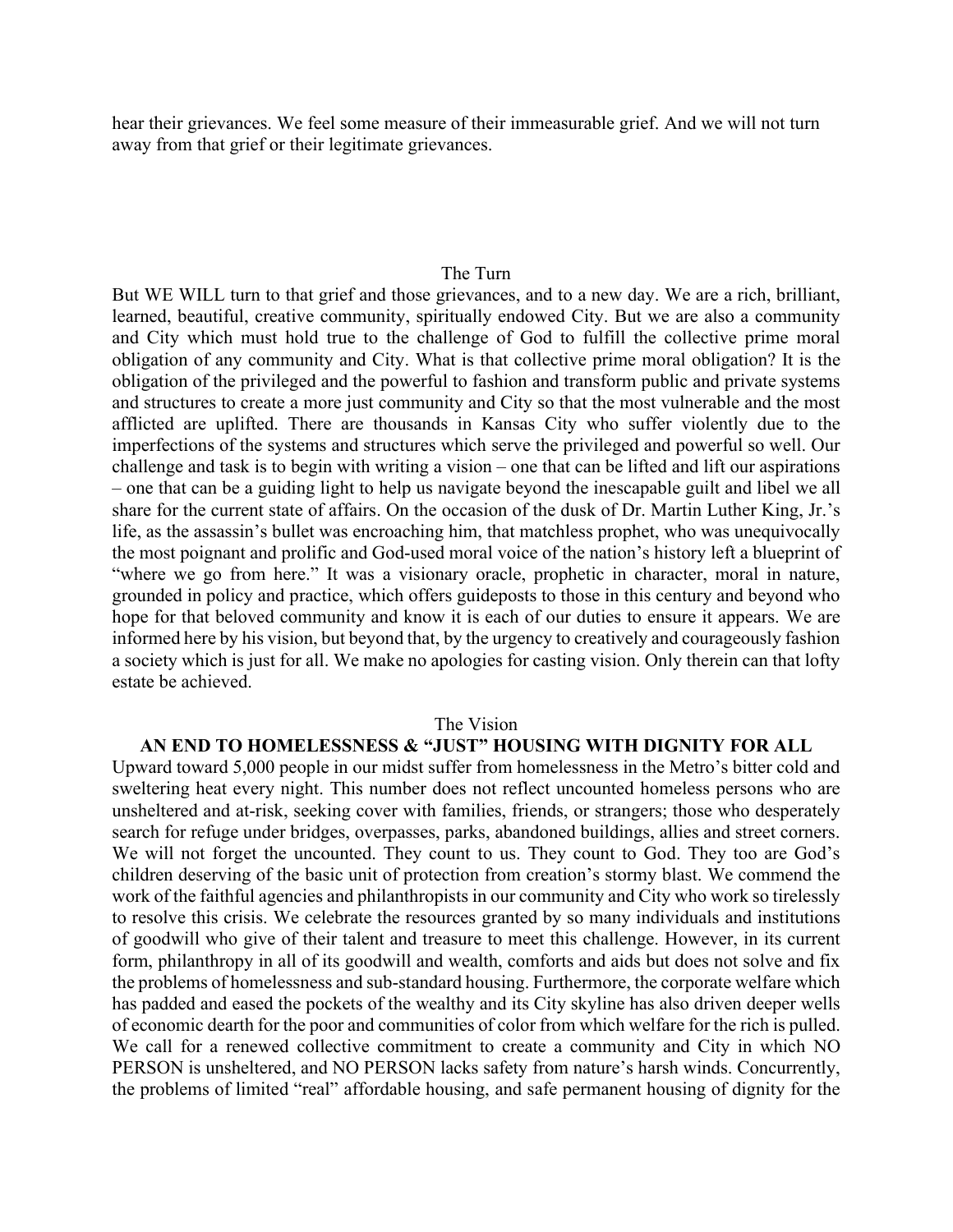working poor, must be a priority in a City that continues to erect corporate shelter to an everincreasing downtown skyline. In Kansas City's formal metric, affordable housing is deemed just over \$1,100.00 per month making rent alone far beyond the capacity of the working poor. We call upon our highest collective capacities to create a just volume of housing stock in our community and City where ALL PERSONS, no matter their level of income, have access and opportunity to possess or own a habitat which mirrors and parallels the high dignity of their value as children of God.

## **HIGH QUALITY, EQUITY EDUCATION FOR EVERY CHILD K-12**

We also know that too many of our children and youth are impacted by education systems that are underfunded and under-resourced, dis-empowered, and sometimes mismanaged. We know, as well, that the children who receive insufficient pre-school instruction and readiness begin their kindergarten years already lagging behind. We commit ourselves today to the principle of equity for all our children at every stage of their development and the practice of budgeting and policy which guarantees early childhood development for every child and full and proper safety nets which fill the gaps income inequality create in the lives of the poor. Full access to technology services/infrastructure, software, and hardware in underserved homes and communities is a must in order to ensure another generation of children are not left behind in dreaming and aspiring to their God-given capabilities. Furthermore, during this COVID-19 season and beyond, as distance learning is now and likely will be a necessity, we declare that every child should have the proper hardware, hot-spots and supportive help for a successful education that is inferior to none.

Our parceled system of education delivery, while practical as pertains to the various segments of municipal boundaries, is also unfortunately a map of educational inequity and achievement. Equity in education is a civil right and a transcendent human right often denied based merely upon a child's zip code, family income or paternal/maternal bestowal rather than content of their character and capability. It is not just toward Black children that only about four of ten of their classes is led by an instructor who is highly qualified. Nor is it a measure of their ability, that their average ACT score is a full eight (8) points, or only two-thirds that of their white counterparts. This is a Civil Rights issue with which we cannot sit silent about or comply with. History will judge us for having not challenged this systemic and structural inequity amid the plethora of Blacks ascending to economic wellness in this current age of Black exceptionalism, with letters behind our names, yet orange suits the wardrobe for too many of our young men.

This should not be so. Our society is far too advanced in academic and scholastic pedigree to allow the continuation of ineffective and inefficient educational systems and institutions to impede quality and equal education for all. There must be an immediate mobilization of intellectual, legal, financial, and institutional resources to strategize and execute plans for the accreditation of all districts and schools in Kansas City and no rest until such time as it is achieved and maintained. Furthermore, the impediments to equity for the poor caused by "educational cherry picking" as independents and privates lift and enroll the highest achievers while leaving those who struggle isolated to fend for themselves, is mean, callous, and destructive. Let's be clear, there will be no peaceful society and long-term economic sustainability for business and enterprise of the whole of the city unless and until there is just, fair, and equal education beyond race, zip code, and economic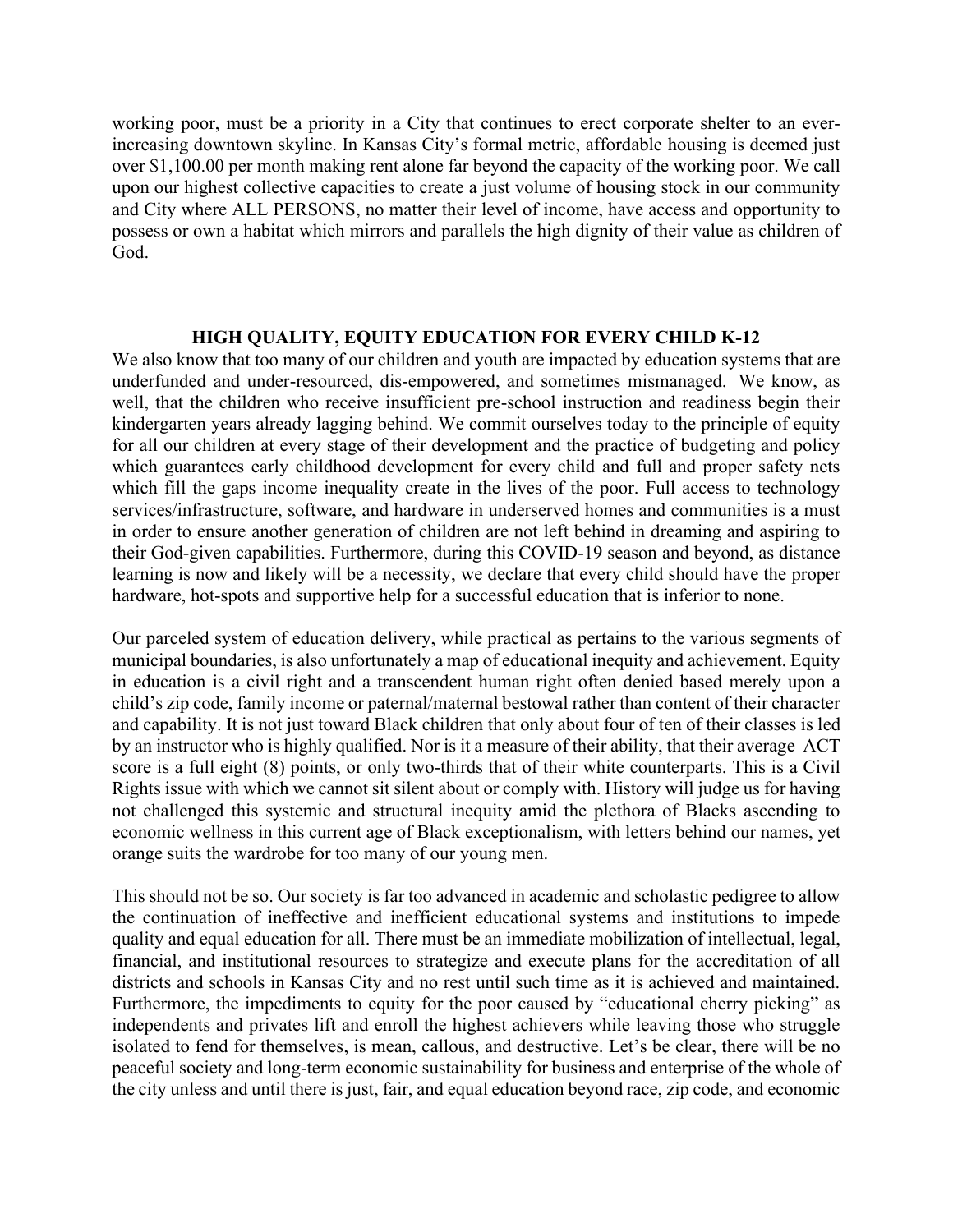strata. The educational condition we currently face is a crisis that must be attended to immediately if the next generation is to escape the vices of poverty and mass incarceration. A local consortium of leadership in the City and from among the districts must be assembled to tackle this problem head on without competitive angst but with congenial aid.

## **"REAL" FULL EMPLOYMENT & LIVING WAGE FOR EVERY WORKER**

One of four (25%) of children in Kansas City, MO live in poverty. For Black children it is even worse. The correlating realities to poverty such as health deficiencies, the technological divide, and violence and crime compound poverty's pain for these our young children who are left with the crumbs of the wealth of the privileged and often find themselves in a pipeline for homelessness, ill health, imprisonment, or early death. Kansas City's overall poverty rate is 17.2% which translates to 1 of every 5.8 residents living under the poverty level and equals over 81,000 Kansas Citians. The City is encroaching nearly double the poverty rate of the nation which is 10.5%. These realities are further exacerbated by the aforementioned "mythical" metrics" used to measure poverty. For instance, the poverty line for a family of 4 is about \$26K – half the income needed for basic financial security. This means the formal metrics used do not accurately measure the severity or reality of the pain and suffering poverty is inflicting upon lives, families, and homes.

Many Kansas Citians, especially African Americans, do not have to imagine the impact of such "mythical metrics" upon their everyday lives. Black and Brown people are the most victimized by these false and unjust metrics, but also remain quagmired in systemic and structural racism related to this issue of economic disparity and income inequality. For instance, of the referenced 81,000 poor Kansas Citians approximately 37,000 are Black, just above 28% of the total estimated 135,000 Blacks in Kansas City, the highest poverty rate of ANY racial demographic in the City and more than three times that of whites. More than four of every ten people living with poverty in Kansas City is Black. Hispanics are not far behind with the second highest poverty rate which is 26%. The poverty rate for whites is 9%. The inequities in suffering and well-being manifest naturally in other indexes such as median household income also. The median household income for Blacks in KCMO is approximately half that of whites. The Urban League of Greater Kansas City's 2019 State of Black Kansas City publication notes that median net worth of households for Blacks is \$17,600 while for whites it is \$171,000! Beyond the racial component, women and children are the most severely impacted by economic inequities straining many families' ability to cope effectively with the challenges of securing and sustaining health and wellness our faith informs us is ordained by God. There are more policies which can alleviate such needless pain and suffering.

Can our collective conscience carry this any longer? Can we continue as a City to be satisfied and complicit with such inequity and despair among our brothers and sisters who are created in God's image just like the healthy and wealthy are? We challenge ourselves to end poverty and income inequality. We must galvanize our collective moral conscience and determination to ensure every worker earns a living wage, every person desiring to work has access to a job no matter the